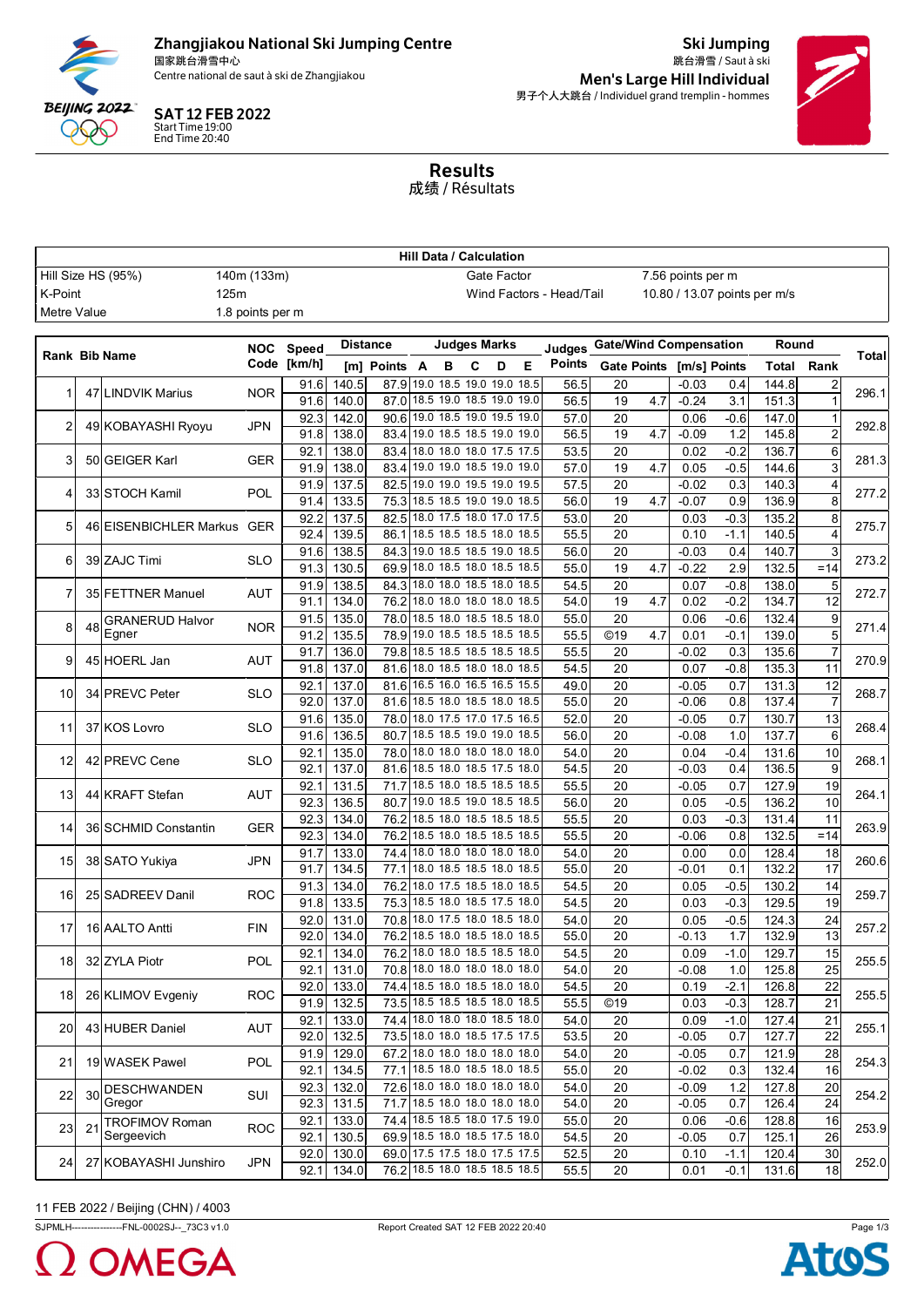

# Zhangjiakou National Ski Jumping Centre

国家跳台滑雪中心<br>Centre national de saut à ski de Zhangjiakou



Ski Jumping 跳台滑雪 / Saut à ski Men's Large Hill Individual 男子个人大跳台 / Individuel grand tremplin - hommes



Results 成绩 / Résultats

| <b>Total</b><br>Rank Bib Name<br>Code [km/h]<br>Points Gate Points [m/s] Points<br>Е<br>[m] Points A<br>C<br>Total<br>Rank<br>в<br>D<br>71.7 16.5 18.0 17.0 16.5 16.0<br>131.5<br>50.0<br>$-0.05$<br>122.4<br>92.0<br>20<br>0.7<br>27<br>SUI<br>251.4<br>25<br>23 AMMANN Simon<br>$\overline{20}$<br>132.5<br>73.5 18.0 18.0 17.5 16.5 18.0<br>53.5<br>20<br>129.0<br>92.0<br>$-0.15$<br>2.0<br>70.8 17.5 17.0 18.0 17.5 17.5<br>52.5<br>123.7<br>92.3<br>131.0<br>20<br>$-0.03$<br>25<br>0.4<br>251.2<br>POL<br>26<br>24 KUBACKI Dawid<br>71.7 18.0 18.0 18.0 18.0 18.0<br>23<br>92.1<br>131.5<br>54.0<br>20<br>$-0.14$<br>1.8<br>127.5<br>69.0 18.5 18.0 18.0 18.0 18.0<br>54.0<br>20<br>$-0.04$<br>0.5<br>123.5<br>26<br>92.1<br>130.0<br>245.5<br>41 PEIER Killian<br>SUI<br>27<br>$\overline{27}$<br>67.2 18.0 17.5 18.0 18.0 18.0<br>129.0<br>54.0<br>20<br>0.8<br>122.0<br>91.9<br>$-0.06$<br>70.8 18.0 18.0 18.5 18.0 18.5<br>54.5<br>20<br>126.7<br>23<br>131.0<br>$-0.11$<br>1.4<br>91.5<br>243.5<br>29 PASCHKE Pius<br><b>GER</b><br>28<br>$\overline{29}$<br>63.6 18.0 17.5 18.0 18.0 18.0<br>91.2<br>127.0<br>54.0<br>20<br>0.07<br>$-0.8$<br>116.8<br>76.2 18.0 18.0 18.5 18.0 18.0<br>92.4<br>134.0<br>54.0<br>20<br>128.6<br>17<br>0.15<br>$-1.6$<br>240.9<br>29<br>31 NAKAMURA Naoki<br><b>JPN</b><br>58.2 17.5 17.0 17.5 17.0 17.5<br>30<br>124.0<br>52.0<br>112.3<br>92.0<br>20<br>$-0.16$<br>2.1<br>69.0 17.5 17.5 17.5 17.5 18.0<br>29<br>130.0<br>52.5<br>20<br>0.01<br>$-0.1$<br>121.4<br>91.8<br>239.3<br>18 AIGRO Artti<br>EST<br>30<br>28<br>127.5<br>64.5 18.0 17.5 17.5 17.5 18.0<br>53.0<br>20<br>117.9<br>$-0.03$<br>0.4<br>91.6<br><b>Not Qualified for Final Round</b><br>65.4 18.0 17.5 18.0 18.0 17.5<br>128.0<br>53.5<br>92.0<br>20<br>$-0.10$<br>1.3<br>120.2<br>31<br><b>NOR</b><br>120.2<br>31<br>28 TANDE Daniel Andre<br>66.3 17.5 16.5 17.5 17.5 17.0<br>52.0<br>91.6<br>128.5<br>20<br>1.0<br>119.3<br>32<br>$-0.08$<br><b>NOR</b><br>119.3<br>32<br>40 JOHANSSON Robert<br>66.3 18.0 17.5 17.5 18.0 18.0<br>53.5<br>33<br>92.5<br>128.5<br>20<br>0.06<br>$-0.6$<br>119.2<br>17 BOYD-CLOWES<br>CAN<br>119.2<br>33<br>64.5 17.5 17.5 17.0 17.5 17.5<br>52.5<br>34<br>91.9<br>127.5<br>20<br>$-0.11$<br>118.4<br>1.4<br>118.4<br>14 NAZAROV Mikhail<br><b>ROC</b><br>34<br>127.0<br>63.6 17.5 17.5 17.0 17.0 17.0<br>51.5<br>35<br>92.1<br>20<br>0.05<br>$-0.5$<br>114.6<br>114.6<br>13 BRESADOLA Giovanni<br><b>ITA</b><br>35<br>61.8 17.0 17.5 17.5 16.5 17.5<br>52.0<br>20<br>114.3<br>92.6<br>126.0<br>$-0.04$<br>0.5<br>36<br>SUI<br>114.3<br>20 PETER Dominik<br>36<br>126.5<br>62.7 17.0 17.0 17.0 17.0 17.0<br>51.0<br>113.6<br>37<br>20<br>0.01<br>$-0.1$<br>91.7<br>113.6<br>4 MALTSEV Kevin<br><b>EST</b><br>37<br>90.8<br>125.0<br>60.0 17.0 17.5 17.5 17.5 17.5<br>52.5<br>20<br>112.5<br>38<br>0.00<br>0.0<br>112.5<br>22 ZOGRAFSKI Vladimir<br><b>BUL</b><br>38<br>60.0 17.5 17.0 17.0 16.5 17.0<br>125.0<br>39<br>91.8<br>51.0<br>20<br>0.09<br>$-1.0$<br>110.0<br>110.0<br>39<br>9 BICKNER Kevin<br><b>USA</b><br>58.2 17.0 16.5 16.5 16.0 16.5<br>91.8<br>124.0<br>49.5<br>20<br>1.8<br>109.5<br>40<br>$-0.14$<br><b>TUR</b><br>11 <b>IPCIOGLU</b> Fatih Arda<br>40<br>58.2 17.5 17.0 17.0 17.0 17.5<br>124.0<br>51.5<br>92.0<br>20<br>0.09<br>$-1.0$<br>108.7<br>41<br>12 KOUDELKA Roman<br>CZE<br>41<br>91.5<br>122.5<br>55.5 17.5 17.0 17.0 17.0 17.0<br>51.0<br>20<br>$-0.12$<br>108.1<br>42<br>1.6<br>CZE<br>42<br>3 KOZISEK Cestmir<br>92.0<br>123.0<br>56.4 17.0 17.0 16.5 17.0 17.0<br>51.0<br>0.1<br>107.5<br>43<br>20<br>$-0.01$<br><b>USA</b><br>43<br>7 LARSON Casey<br>91.7 122.5<br>51.0<br>$-0.5$<br>106.0<br>55.5 17.5 17.0 17.0 16.5 17.0<br>20<br>$0.05\,$<br>44<br>8 KALINICHENKO Vitaliy<br>44<br><b>UKR</b><br>92.0 120.0<br>51.0 16.5 16.5 16.5 17.0 17.0<br>50.0<br>20<br>0.01<br>$-0.1$<br>100.9<br>45<br>45<br>15 DEAN Decker<br><b>USA</b><br>49.2 16.5 16.5 16.5 16.5 16.5<br>91.3 119.0<br>49.5<br>20<br>97.8<br>0.08<br>$-0.9$<br>46<br><b>ROU</b><br>46<br>2 CACINA Daniel Andrei<br>118.5<br>48.3 16.5 16.5 16.5 16.0 16.0<br>49.0<br>$-0.6$<br>47<br>20<br>0.06<br>96.7<br>91.7<br>CZE<br>47<br>1 RYDL Radek<br>43.8 16.5 16.0 16.5 16.5 16.0<br>116.0<br>49.0<br>$-0.02$<br>92.4<br>20<br>0.3<br>93.1<br>48<br>CZE<br>48<br>6 SAKALA Filip<br>42.0 16.5 16.5 15.5 16.0 16.5<br>115.0<br>49.0<br>20<br>0.02<br>$-0.2$<br>90.8<br>49<br>91.7<br>5 SOUKUP Matthew<br>49<br>CAN<br>34.8 16.5 16.0 16.0 16.0 16.0<br>111.0<br>48.0<br>20<br>$-1.2$<br>90.4<br>0.11<br>81.6<br>50<br>10 MARUSIAK Yevhen<br><b>UKR</b><br>50 |  |  | NOC Speed |  | <b>Distance</b> |  | <b>Judges Marks</b> |  |  |  | Judges_Gate/Wind Compensation |  |  | Round |  |  |
|------------------------------------------------------------------------------------------------------------------------------------------------------------------------------------------------------------------------------------------------------------------------------------------------------------------------------------------------------------------------------------------------------------------------------------------------------------------------------------------------------------------------------------------------------------------------------------------------------------------------------------------------------------------------------------------------------------------------------------------------------------------------------------------------------------------------------------------------------------------------------------------------------------------------------------------------------------------------------------------------------------------------------------------------------------------------------------------------------------------------------------------------------------------------------------------------------------------------------------------------------------------------------------------------------------------------------------------------------------------------------------------------------------------------------------------------------------------------------------------------------------------------------------------------------------------------------------------------------------------------------------------------------------------------------------------------------------------------------------------------------------------------------------------------------------------------------------------------------------------------------------------------------------------------------------------------------------------------------------------------------------------------------------------------------------------------------------------------------------------------------------------------------------------------------------------------------------------------------------------------------------------------------------------------------------------------------------------------------------------------------------------------------------------------------------------------------------------------------------------------------------------------------------------------------------------------------------------------------------------------------------------------------------------------------------------------------------------------------------------------------------------------------------------------------------------------------------------------------------------------------------------------------------------------------------------------------------------------------------------------------------------------------------------------------------------------------------------------------------------------------------------------------------------------------------------------------------------------------------------------------------------------------------------------------------------------------------------------------------------------------------------------------------------------------------------------------------------------------------------------------------------------------------------------------------------------------------------------------------------------------------------------------------------------------------------------------------------------------------------------------------------------------------------------------------------------------------------------------------------------------------------------------------------------------------------------------------------------------------------------------------------------------------------------------------------------------------------------------------------------------------------------------------------------------------------------------------------------------------------------------------------------------------------------------------------------------------------------------------------------------------------------------------------------------------------------------------------------------------------------------------------------------------------------------------------------------------------------------------------|--|--|-----------|--|-----------------|--|---------------------|--|--|--|-------------------------------|--|--|-------|--|--|
|                                                                                                                                                                                                                                                                                                                                                                                                                                                                                                                                                                                                                                                                                                                                                                                                                                                                                                                                                                                                                                                                                                                                                                                                                                                                                                                                                                                                                                                                                                                                                                                                                                                                                                                                                                                                                                                                                                                                                                                                                                                                                                                                                                                                                                                                                                                                                                                                                                                                                                                                                                                                                                                                                                                                                                                                                                                                                                                                                                                                                                                                                                                                                                                                                                                                                                                                                                                                                                                                                                                                                                                                                                                                                                                                                                                                                                                                                                                                                                                                                                                                                                                                                                                                                                                                                                                                                                                                                                                                                                                                                                                                                  |  |  |           |  |                 |  |                     |  |  |  |                               |  |  |       |  |  |
|                                                                                                                                                                                                                                                                                                                                                                                                                                                                                                                                                                                                                                                                                                                                                                                                                                                                                                                                                                                                                                                                                                                                                                                                                                                                                                                                                                                                                                                                                                                                                                                                                                                                                                                                                                                                                                                                                                                                                                                                                                                                                                                                                                                                                                                                                                                                                                                                                                                                                                                                                                                                                                                                                                                                                                                                                                                                                                                                                                                                                                                                                                                                                                                                                                                                                                                                                                                                                                                                                                                                                                                                                                                                                                                                                                                                                                                                                                                                                                                                                                                                                                                                                                                                                                                                                                                                                                                                                                                                                                                                                                                                                  |  |  |           |  |                 |  |                     |  |  |  |                               |  |  |       |  |  |
|                                                                                                                                                                                                                                                                                                                                                                                                                                                                                                                                                                                                                                                                                                                                                                                                                                                                                                                                                                                                                                                                                                                                                                                                                                                                                                                                                                                                                                                                                                                                                                                                                                                                                                                                                                                                                                                                                                                                                                                                                                                                                                                                                                                                                                                                                                                                                                                                                                                                                                                                                                                                                                                                                                                                                                                                                                                                                                                                                                                                                                                                                                                                                                                                                                                                                                                                                                                                                                                                                                                                                                                                                                                                                                                                                                                                                                                                                                                                                                                                                                                                                                                                                                                                                                                                                                                                                                                                                                                                                                                                                                                                                  |  |  |           |  |                 |  |                     |  |  |  |                               |  |  |       |  |  |
|                                                                                                                                                                                                                                                                                                                                                                                                                                                                                                                                                                                                                                                                                                                                                                                                                                                                                                                                                                                                                                                                                                                                                                                                                                                                                                                                                                                                                                                                                                                                                                                                                                                                                                                                                                                                                                                                                                                                                                                                                                                                                                                                                                                                                                                                                                                                                                                                                                                                                                                                                                                                                                                                                                                                                                                                                                                                                                                                                                                                                                                                                                                                                                                                                                                                                                                                                                                                                                                                                                                                                                                                                                                                                                                                                                                                                                                                                                                                                                                                                                                                                                                                                                                                                                                                                                                                                                                                                                                                                                                                                                                                                  |  |  |           |  |                 |  |                     |  |  |  |                               |  |  |       |  |  |
|                                                                                                                                                                                                                                                                                                                                                                                                                                                                                                                                                                                                                                                                                                                                                                                                                                                                                                                                                                                                                                                                                                                                                                                                                                                                                                                                                                                                                                                                                                                                                                                                                                                                                                                                                                                                                                                                                                                                                                                                                                                                                                                                                                                                                                                                                                                                                                                                                                                                                                                                                                                                                                                                                                                                                                                                                                                                                                                                                                                                                                                                                                                                                                                                                                                                                                                                                                                                                                                                                                                                                                                                                                                                                                                                                                                                                                                                                                                                                                                                                                                                                                                                                                                                                                                                                                                                                                                                                                                                                                                                                                                                                  |  |  |           |  |                 |  |                     |  |  |  |                               |  |  |       |  |  |
|                                                                                                                                                                                                                                                                                                                                                                                                                                                                                                                                                                                                                                                                                                                                                                                                                                                                                                                                                                                                                                                                                                                                                                                                                                                                                                                                                                                                                                                                                                                                                                                                                                                                                                                                                                                                                                                                                                                                                                                                                                                                                                                                                                                                                                                                                                                                                                                                                                                                                                                                                                                                                                                                                                                                                                                                                                                                                                                                                                                                                                                                                                                                                                                                                                                                                                                                                                                                                                                                                                                                                                                                                                                                                                                                                                                                                                                                                                                                                                                                                                                                                                                                                                                                                                                                                                                                                                                                                                                                                                                                                                                                                  |  |  |           |  |                 |  |                     |  |  |  |                               |  |  |       |  |  |
|                                                                                                                                                                                                                                                                                                                                                                                                                                                                                                                                                                                                                                                                                                                                                                                                                                                                                                                                                                                                                                                                                                                                                                                                                                                                                                                                                                                                                                                                                                                                                                                                                                                                                                                                                                                                                                                                                                                                                                                                                                                                                                                                                                                                                                                                                                                                                                                                                                                                                                                                                                                                                                                                                                                                                                                                                                                                                                                                                                                                                                                                                                                                                                                                                                                                                                                                                                                                                                                                                                                                                                                                                                                                                                                                                                                                                                                                                                                                                                                                                                                                                                                                                                                                                                                                                                                                                                                                                                                                                                                                                                                                                  |  |  |           |  |                 |  |                     |  |  |  |                               |  |  |       |  |  |
|                                                                                                                                                                                                                                                                                                                                                                                                                                                                                                                                                                                                                                                                                                                                                                                                                                                                                                                                                                                                                                                                                                                                                                                                                                                                                                                                                                                                                                                                                                                                                                                                                                                                                                                                                                                                                                                                                                                                                                                                                                                                                                                                                                                                                                                                                                                                                                                                                                                                                                                                                                                                                                                                                                                                                                                                                                                                                                                                                                                                                                                                                                                                                                                                                                                                                                                                                                                                                                                                                                                                                                                                                                                                                                                                                                                                                                                                                                                                                                                                                                                                                                                                                                                                                                                                                                                                                                                                                                                                                                                                                                                                                  |  |  |           |  |                 |  |                     |  |  |  |                               |  |  |       |  |  |
|                                                                                                                                                                                                                                                                                                                                                                                                                                                                                                                                                                                                                                                                                                                                                                                                                                                                                                                                                                                                                                                                                                                                                                                                                                                                                                                                                                                                                                                                                                                                                                                                                                                                                                                                                                                                                                                                                                                                                                                                                                                                                                                                                                                                                                                                                                                                                                                                                                                                                                                                                                                                                                                                                                                                                                                                                                                                                                                                                                                                                                                                                                                                                                                                                                                                                                                                                                                                                                                                                                                                                                                                                                                                                                                                                                                                                                                                                                                                                                                                                                                                                                                                                                                                                                                                                                                                                                                                                                                                                                                                                                                                                  |  |  |           |  |                 |  |                     |  |  |  |                               |  |  |       |  |  |
|                                                                                                                                                                                                                                                                                                                                                                                                                                                                                                                                                                                                                                                                                                                                                                                                                                                                                                                                                                                                                                                                                                                                                                                                                                                                                                                                                                                                                                                                                                                                                                                                                                                                                                                                                                                                                                                                                                                                                                                                                                                                                                                                                                                                                                                                                                                                                                                                                                                                                                                                                                                                                                                                                                                                                                                                                                                                                                                                                                                                                                                                                                                                                                                                                                                                                                                                                                                                                                                                                                                                                                                                                                                                                                                                                                                                                                                                                                                                                                                                                                                                                                                                                                                                                                                                                                                                                                                                                                                                                                                                                                                                                  |  |  |           |  |                 |  |                     |  |  |  |                               |  |  |       |  |  |
|                                                                                                                                                                                                                                                                                                                                                                                                                                                                                                                                                                                                                                                                                                                                                                                                                                                                                                                                                                                                                                                                                                                                                                                                                                                                                                                                                                                                                                                                                                                                                                                                                                                                                                                                                                                                                                                                                                                                                                                                                                                                                                                                                                                                                                                                                                                                                                                                                                                                                                                                                                                                                                                                                                                                                                                                                                                                                                                                                                                                                                                                                                                                                                                                                                                                                                                                                                                                                                                                                                                                                                                                                                                                                                                                                                                                                                                                                                                                                                                                                                                                                                                                                                                                                                                                                                                                                                                                                                                                                                                                                                                                                  |  |  |           |  |                 |  |                     |  |  |  |                               |  |  |       |  |  |
|                                                                                                                                                                                                                                                                                                                                                                                                                                                                                                                                                                                                                                                                                                                                                                                                                                                                                                                                                                                                                                                                                                                                                                                                                                                                                                                                                                                                                                                                                                                                                                                                                                                                                                                                                                                                                                                                                                                                                                                                                                                                                                                                                                                                                                                                                                                                                                                                                                                                                                                                                                                                                                                                                                                                                                                                                                                                                                                                                                                                                                                                                                                                                                                                                                                                                                                                                                                                                                                                                                                                                                                                                                                                                                                                                                                                                                                                                                                                                                                                                                                                                                                                                                                                                                                                                                                                                                                                                                                                                                                                                                                                                  |  |  |           |  |                 |  |                     |  |  |  |                               |  |  |       |  |  |
|                                                                                                                                                                                                                                                                                                                                                                                                                                                                                                                                                                                                                                                                                                                                                                                                                                                                                                                                                                                                                                                                                                                                                                                                                                                                                                                                                                                                                                                                                                                                                                                                                                                                                                                                                                                                                                                                                                                                                                                                                                                                                                                                                                                                                                                                                                                                                                                                                                                                                                                                                                                                                                                                                                                                                                                                                                                                                                                                                                                                                                                                                                                                                                                                                                                                                                                                                                                                                                                                                                                                                                                                                                                                                                                                                                                                                                                                                                                                                                                                                                                                                                                                                                                                                                                                                                                                                                                                                                                                                                                                                                                                                  |  |  |           |  |                 |  |                     |  |  |  |                               |  |  |       |  |  |
|                                                                                                                                                                                                                                                                                                                                                                                                                                                                                                                                                                                                                                                                                                                                                                                                                                                                                                                                                                                                                                                                                                                                                                                                                                                                                                                                                                                                                                                                                                                                                                                                                                                                                                                                                                                                                                                                                                                                                                                                                                                                                                                                                                                                                                                                                                                                                                                                                                                                                                                                                                                                                                                                                                                                                                                                                                                                                                                                                                                                                                                                                                                                                                                                                                                                                                                                                                                                                                                                                                                                                                                                                                                                                                                                                                                                                                                                                                                                                                                                                                                                                                                                                                                                                                                                                                                                                                                                                                                                                                                                                                                                                  |  |  |           |  |                 |  |                     |  |  |  |                               |  |  |       |  |  |
|                                                                                                                                                                                                                                                                                                                                                                                                                                                                                                                                                                                                                                                                                                                                                                                                                                                                                                                                                                                                                                                                                                                                                                                                                                                                                                                                                                                                                                                                                                                                                                                                                                                                                                                                                                                                                                                                                                                                                                                                                                                                                                                                                                                                                                                                                                                                                                                                                                                                                                                                                                                                                                                                                                                                                                                                                                                                                                                                                                                                                                                                                                                                                                                                                                                                                                                                                                                                                                                                                                                                                                                                                                                                                                                                                                                                                                                                                                                                                                                                                                                                                                                                                                                                                                                                                                                                                                                                                                                                                                                                                                                                                  |  |  |           |  |                 |  |                     |  |  |  |                               |  |  |       |  |  |
|                                                                                                                                                                                                                                                                                                                                                                                                                                                                                                                                                                                                                                                                                                                                                                                                                                                                                                                                                                                                                                                                                                                                                                                                                                                                                                                                                                                                                                                                                                                                                                                                                                                                                                                                                                                                                                                                                                                                                                                                                                                                                                                                                                                                                                                                                                                                                                                                                                                                                                                                                                                                                                                                                                                                                                                                                                                                                                                                                                                                                                                                                                                                                                                                                                                                                                                                                                                                                                                                                                                                                                                                                                                                                                                                                                                                                                                                                                                                                                                                                                                                                                                                                                                                                                                                                                                                                                                                                                                                                                                                                                                                                  |  |  |           |  |                 |  |                     |  |  |  |                               |  |  |       |  |  |
|                                                                                                                                                                                                                                                                                                                                                                                                                                                                                                                                                                                                                                                                                                                                                                                                                                                                                                                                                                                                                                                                                                                                                                                                                                                                                                                                                                                                                                                                                                                                                                                                                                                                                                                                                                                                                                                                                                                                                                                                                                                                                                                                                                                                                                                                                                                                                                                                                                                                                                                                                                                                                                                                                                                                                                                                                                                                                                                                                                                                                                                                                                                                                                                                                                                                                                                                                                                                                                                                                                                                                                                                                                                                                                                                                                                                                                                                                                                                                                                                                                                                                                                                                                                                                                                                                                                                                                                                                                                                                                                                                                                                                  |  |  |           |  |                 |  |                     |  |  |  |                               |  |  |       |  |  |
|                                                                                                                                                                                                                                                                                                                                                                                                                                                                                                                                                                                                                                                                                                                                                                                                                                                                                                                                                                                                                                                                                                                                                                                                                                                                                                                                                                                                                                                                                                                                                                                                                                                                                                                                                                                                                                                                                                                                                                                                                                                                                                                                                                                                                                                                                                                                                                                                                                                                                                                                                                                                                                                                                                                                                                                                                                                                                                                                                                                                                                                                                                                                                                                                                                                                                                                                                                                                                                                                                                                                                                                                                                                                                                                                                                                                                                                                                                                                                                                                                                                                                                                                                                                                                                                                                                                                                                                                                                                                                                                                                                                                                  |  |  |           |  |                 |  |                     |  |  |  |                               |  |  |       |  |  |
|                                                                                                                                                                                                                                                                                                                                                                                                                                                                                                                                                                                                                                                                                                                                                                                                                                                                                                                                                                                                                                                                                                                                                                                                                                                                                                                                                                                                                                                                                                                                                                                                                                                                                                                                                                                                                                                                                                                                                                                                                                                                                                                                                                                                                                                                                                                                                                                                                                                                                                                                                                                                                                                                                                                                                                                                                                                                                                                                                                                                                                                                                                                                                                                                                                                                                                                                                                                                                                                                                                                                                                                                                                                                                                                                                                                                                                                                                                                                                                                                                                                                                                                                                                                                                                                                                                                                                                                                                                                                                                                                                                                                                  |  |  |           |  |                 |  |                     |  |  |  |                               |  |  |       |  |  |
|                                                                                                                                                                                                                                                                                                                                                                                                                                                                                                                                                                                                                                                                                                                                                                                                                                                                                                                                                                                                                                                                                                                                                                                                                                                                                                                                                                                                                                                                                                                                                                                                                                                                                                                                                                                                                                                                                                                                                                                                                                                                                                                                                                                                                                                                                                                                                                                                                                                                                                                                                                                                                                                                                                                                                                                                                                                                                                                                                                                                                                                                                                                                                                                                                                                                                                                                                                                                                                                                                                                                                                                                                                                                                                                                                                                                                                                                                                                                                                                                                                                                                                                                                                                                                                                                                                                                                                                                                                                                                                                                                                                                                  |  |  |           |  |                 |  |                     |  |  |  |                               |  |  |       |  |  |
|                                                                                                                                                                                                                                                                                                                                                                                                                                                                                                                                                                                                                                                                                                                                                                                                                                                                                                                                                                                                                                                                                                                                                                                                                                                                                                                                                                                                                                                                                                                                                                                                                                                                                                                                                                                                                                                                                                                                                                                                                                                                                                                                                                                                                                                                                                                                                                                                                                                                                                                                                                                                                                                                                                                                                                                                                                                                                                                                                                                                                                                                                                                                                                                                                                                                                                                                                                                                                                                                                                                                                                                                                                                                                                                                                                                                                                                                                                                                                                                                                                                                                                                                                                                                                                                                                                                                                                                                                                                                                                                                                                                                                  |  |  |           |  |                 |  |                     |  |  |  |                               |  |  |       |  |  |
|                                                                                                                                                                                                                                                                                                                                                                                                                                                                                                                                                                                                                                                                                                                                                                                                                                                                                                                                                                                                                                                                                                                                                                                                                                                                                                                                                                                                                                                                                                                                                                                                                                                                                                                                                                                                                                                                                                                                                                                                                                                                                                                                                                                                                                                                                                                                                                                                                                                                                                                                                                                                                                                                                                                                                                                                                                                                                                                                                                                                                                                                                                                                                                                                                                                                                                                                                                                                                                                                                                                                                                                                                                                                                                                                                                                                                                                                                                                                                                                                                                                                                                                                                                                                                                                                                                                                                                                                                                                                                                                                                                                                                  |  |  |           |  |                 |  |                     |  |  |  |                               |  |  |       |  |  |
|                                                                                                                                                                                                                                                                                                                                                                                                                                                                                                                                                                                                                                                                                                                                                                                                                                                                                                                                                                                                                                                                                                                                                                                                                                                                                                                                                                                                                                                                                                                                                                                                                                                                                                                                                                                                                                                                                                                                                                                                                                                                                                                                                                                                                                                                                                                                                                                                                                                                                                                                                                                                                                                                                                                                                                                                                                                                                                                                                                                                                                                                                                                                                                                                                                                                                                                                                                                                                                                                                                                                                                                                                                                                                                                                                                                                                                                                                                                                                                                                                                                                                                                                                                                                                                                                                                                                                                                                                                                                                                                                                                                                                  |  |  |           |  |                 |  |                     |  |  |  |                               |  |  |       |  |  |
|                                                                                                                                                                                                                                                                                                                                                                                                                                                                                                                                                                                                                                                                                                                                                                                                                                                                                                                                                                                                                                                                                                                                                                                                                                                                                                                                                                                                                                                                                                                                                                                                                                                                                                                                                                                                                                                                                                                                                                                                                                                                                                                                                                                                                                                                                                                                                                                                                                                                                                                                                                                                                                                                                                                                                                                                                                                                                                                                                                                                                                                                                                                                                                                                                                                                                                                                                                                                                                                                                                                                                                                                                                                                                                                                                                                                                                                                                                                                                                                                                                                                                                                                                                                                                                                                                                                                                                                                                                                                                                                                                                                                                  |  |  |           |  |                 |  |                     |  |  |  |                               |  |  |       |  |  |
|                                                                                                                                                                                                                                                                                                                                                                                                                                                                                                                                                                                                                                                                                                                                                                                                                                                                                                                                                                                                                                                                                                                                                                                                                                                                                                                                                                                                                                                                                                                                                                                                                                                                                                                                                                                                                                                                                                                                                                                                                                                                                                                                                                                                                                                                                                                                                                                                                                                                                                                                                                                                                                                                                                                                                                                                                                                                                                                                                                                                                                                                                                                                                                                                                                                                                                                                                                                                                                                                                                                                                                                                                                                                                                                                                                                                                                                                                                                                                                                                                                                                                                                                                                                                                                                                                                                                                                                                                                                                                                                                                                                                                  |  |  |           |  |                 |  |                     |  |  |  |                               |  |  |       |  |  |
|                                                                                                                                                                                                                                                                                                                                                                                                                                                                                                                                                                                                                                                                                                                                                                                                                                                                                                                                                                                                                                                                                                                                                                                                                                                                                                                                                                                                                                                                                                                                                                                                                                                                                                                                                                                                                                                                                                                                                                                                                                                                                                                                                                                                                                                                                                                                                                                                                                                                                                                                                                                                                                                                                                                                                                                                                                                                                                                                                                                                                                                                                                                                                                                                                                                                                                                                                                                                                                                                                                                                                                                                                                                                                                                                                                                                                                                                                                                                                                                                                                                                                                                                                                                                                                                                                                                                                                                                                                                                                                                                                                                                                  |  |  |           |  |                 |  |                     |  |  |  |                               |  |  |       |  |  |
|                                                                                                                                                                                                                                                                                                                                                                                                                                                                                                                                                                                                                                                                                                                                                                                                                                                                                                                                                                                                                                                                                                                                                                                                                                                                                                                                                                                                                                                                                                                                                                                                                                                                                                                                                                                                                                                                                                                                                                                                                                                                                                                                                                                                                                                                                                                                                                                                                                                                                                                                                                                                                                                                                                                                                                                                                                                                                                                                                                                                                                                                                                                                                                                                                                                                                                                                                                                                                                                                                                                                                                                                                                                                                                                                                                                                                                                                                                                                                                                                                                                                                                                                                                                                                                                                                                                                                                                                                                                                                                                                                                                                                  |  |  |           |  |                 |  |                     |  |  |  |                               |  |  |       |  |  |
|                                                                                                                                                                                                                                                                                                                                                                                                                                                                                                                                                                                                                                                                                                                                                                                                                                                                                                                                                                                                                                                                                                                                                                                                                                                                                                                                                                                                                                                                                                                                                                                                                                                                                                                                                                                                                                                                                                                                                                                                                                                                                                                                                                                                                                                                                                                                                                                                                                                                                                                                                                                                                                                                                                                                                                                                                                                                                                                                                                                                                                                                                                                                                                                                                                                                                                                                                                                                                                                                                                                                                                                                                                                                                                                                                                                                                                                                                                                                                                                                                                                                                                                                                                                                                                                                                                                                                                                                                                                                                                                                                                                                                  |  |  |           |  |                 |  |                     |  |  |  |                               |  |  |       |  |  |
|                                                                                                                                                                                                                                                                                                                                                                                                                                                                                                                                                                                                                                                                                                                                                                                                                                                                                                                                                                                                                                                                                                                                                                                                                                                                                                                                                                                                                                                                                                                                                                                                                                                                                                                                                                                                                                                                                                                                                                                                                                                                                                                                                                                                                                                                                                                                                                                                                                                                                                                                                                                                                                                                                                                                                                                                                                                                                                                                                                                                                                                                                                                                                                                                                                                                                                                                                                                                                                                                                                                                                                                                                                                                                                                                                                                                                                                                                                                                                                                                                                                                                                                                                                                                                                                                                                                                                                                                                                                                                                                                                                                                                  |  |  |           |  |                 |  |                     |  |  |  |                               |  |  |       |  |  |
| 109.5<br>108.7<br>108.1<br>107.5<br>106.0<br>100.9<br>97.8<br>96.7<br>93.1<br>90.8<br>81.6                                                                                                                                                                                                                                                                                                                                                                                                                                                                                                                                                                                                                                                                                                                                                                                                                                                                                                                                                                                                                                                                                                                                                                                                                                                                                                                                                                                                                                                                                                                                                                                                                                                                                                                                                                                                                                                                                                                                                                                                                                                                                                                                                                                                                                                                                                                                                                                                                                                                                                                                                                                                                                                                                                                                                                                                                                                                                                                                                                                                                                                                                                                                                                                                                                                                                                                                                                                                                                                                                                                                                                                                                                                                                                                                                                                                                                                                                                                                                                                                                                                                                                                                                                                                                                                                                                                                                                                                                                                                                                                       |  |  |           |  |                 |  |                     |  |  |  |                               |  |  |       |  |  |
|                                                                                                                                                                                                                                                                                                                                                                                                                                                                                                                                                                                                                                                                                                                                                                                                                                                                                                                                                                                                                                                                                                                                                                                                                                                                                                                                                                                                                                                                                                                                                                                                                                                                                                                                                                                                                                                                                                                                                                                                                                                                                                                                                                                                                                                                                                                                                                                                                                                                                                                                                                                                                                                                                                                                                                                                                                                                                                                                                                                                                                                                                                                                                                                                                                                                                                                                                                                                                                                                                                                                                                                                                                                                                                                                                                                                                                                                                                                                                                                                                                                                                                                                                                                                                                                                                                                                                                                                                                                                                                                                                                                                                  |  |  |           |  |                 |  |                     |  |  |  |                               |  |  |       |  |  |
|                                                                                                                                                                                                                                                                                                                                                                                                                                                                                                                                                                                                                                                                                                                                                                                                                                                                                                                                                                                                                                                                                                                                                                                                                                                                                                                                                                                                                                                                                                                                                                                                                                                                                                                                                                                                                                                                                                                                                                                                                                                                                                                                                                                                                                                                                                                                                                                                                                                                                                                                                                                                                                                                                                                                                                                                                                                                                                                                                                                                                                                                                                                                                                                                                                                                                                                                                                                                                                                                                                                                                                                                                                                                                                                                                                                                                                                                                                                                                                                                                                                                                                                                                                                                                                                                                                                                                                                                                                                                                                                                                                                                                  |  |  |           |  |                 |  |                     |  |  |  |                               |  |  |       |  |  |
|                                                                                                                                                                                                                                                                                                                                                                                                                                                                                                                                                                                                                                                                                                                                                                                                                                                                                                                                                                                                                                                                                                                                                                                                                                                                                                                                                                                                                                                                                                                                                                                                                                                                                                                                                                                                                                                                                                                                                                                                                                                                                                                                                                                                                                                                                                                                                                                                                                                                                                                                                                                                                                                                                                                                                                                                                                                                                                                                                                                                                                                                                                                                                                                                                                                                                                                                                                                                                                                                                                                                                                                                                                                                                                                                                                                                                                                                                                                                                                                                                                                                                                                                                                                                                                                                                                                                                                                                                                                                                                                                                                                                                  |  |  |           |  |                 |  |                     |  |  |  |                               |  |  |       |  |  |
|                                                                                                                                                                                                                                                                                                                                                                                                                                                                                                                                                                                                                                                                                                                                                                                                                                                                                                                                                                                                                                                                                                                                                                                                                                                                                                                                                                                                                                                                                                                                                                                                                                                                                                                                                                                                                                                                                                                                                                                                                                                                                                                                                                                                                                                                                                                                                                                                                                                                                                                                                                                                                                                                                                                                                                                                                                                                                                                                                                                                                                                                                                                                                                                                                                                                                                                                                                                                                                                                                                                                                                                                                                                                                                                                                                                                                                                                                                                                                                                                                                                                                                                                                                                                                                                                                                                                                                                                                                                                                                                                                                                                                  |  |  |           |  |                 |  |                     |  |  |  |                               |  |  |       |  |  |
|                                                                                                                                                                                                                                                                                                                                                                                                                                                                                                                                                                                                                                                                                                                                                                                                                                                                                                                                                                                                                                                                                                                                                                                                                                                                                                                                                                                                                                                                                                                                                                                                                                                                                                                                                                                                                                                                                                                                                                                                                                                                                                                                                                                                                                                                                                                                                                                                                                                                                                                                                                                                                                                                                                                                                                                                                                                                                                                                                                                                                                                                                                                                                                                                                                                                                                                                                                                                                                                                                                                                                                                                                                                                                                                                                                                                                                                                                                                                                                                                                                                                                                                                                                                                                                                                                                                                                                                                                                                                                                                                                                                                                  |  |  |           |  |                 |  |                     |  |  |  |                               |  |  |       |  |  |
|                                                                                                                                                                                                                                                                                                                                                                                                                                                                                                                                                                                                                                                                                                                                                                                                                                                                                                                                                                                                                                                                                                                                                                                                                                                                                                                                                                                                                                                                                                                                                                                                                                                                                                                                                                                                                                                                                                                                                                                                                                                                                                                                                                                                                                                                                                                                                                                                                                                                                                                                                                                                                                                                                                                                                                                                                                                                                                                                                                                                                                                                                                                                                                                                                                                                                                                                                                                                                                                                                                                                                                                                                                                                                                                                                                                                                                                                                                                                                                                                                                                                                                                                                                                                                                                                                                                                                                                                                                                                                                                                                                                                                  |  |  |           |  |                 |  |                     |  |  |  |                               |  |  |       |  |  |
|                                                                                                                                                                                                                                                                                                                                                                                                                                                                                                                                                                                                                                                                                                                                                                                                                                                                                                                                                                                                                                                                                                                                                                                                                                                                                                                                                                                                                                                                                                                                                                                                                                                                                                                                                                                                                                                                                                                                                                                                                                                                                                                                                                                                                                                                                                                                                                                                                                                                                                                                                                                                                                                                                                                                                                                                                                                                                                                                                                                                                                                                                                                                                                                                                                                                                                                                                                                                                                                                                                                                                                                                                                                                                                                                                                                                                                                                                                                                                                                                                                                                                                                                                                                                                                                                                                                                                                                                                                                                                                                                                                                                                  |  |  |           |  |                 |  |                     |  |  |  |                               |  |  |       |  |  |
|                                                                                                                                                                                                                                                                                                                                                                                                                                                                                                                                                                                                                                                                                                                                                                                                                                                                                                                                                                                                                                                                                                                                                                                                                                                                                                                                                                                                                                                                                                                                                                                                                                                                                                                                                                                                                                                                                                                                                                                                                                                                                                                                                                                                                                                                                                                                                                                                                                                                                                                                                                                                                                                                                                                                                                                                                                                                                                                                                                                                                                                                                                                                                                                                                                                                                                                                                                                                                                                                                                                                                                                                                                                                                                                                                                                                                                                                                                                                                                                                                                                                                                                                                                                                                                                                                                                                                                                                                                                                                                                                                                                                                  |  |  |           |  |                 |  |                     |  |  |  |                               |  |  |       |  |  |
|                                                                                                                                                                                                                                                                                                                                                                                                                                                                                                                                                                                                                                                                                                                                                                                                                                                                                                                                                                                                                                                                                                                                                                                                                                                                                                                                                                                                                                                                                                                                                                                                                                                                                                                                                                                                                                                                                                                                                                                                                                                                                                                                                                                                                                                                                                                                                                                                                                                                                                                                                                                                                                                                                                                                                                                                                                                                                                                                                                                                                                                                                                                                                                                                                                                                                                                                                                                                                                                                                                                                                                                                                                                                                                                                                                                                                                                                                                                                                                                                                                                                                                                                                                                                                                                                                                                                                                                                                                                                                                                                                                                                                  |  |  |           |  |                 |  |                     |  |  |  |                               |  |  |       |  |  |
|                                                                                                                                                                                                                                                                                                                                                                                                                                                                                                                                                                                                                                                                                                                                                                                                                                                                                                                                                                                                                                                                                                                                                                                                                                                                                                                                                                                                                                                                                                                                                                                                                                                                                                                                                                                                                                                                                                                                                                                                                                                                                                                                                                                                                                                                                                                                                                                                                                                                                                                                                                                                                                                                                                                                                                                                                                                                                                                                                                                                                                                                                                                                                                                                                                                                                                                                                                                                                                                                                                                                                                                                                                                                                                                                                                                                                                                                                                                                                                                                                                                                                                                                                                                                                                                                                                                                                                                                                                                                                                                                                                                                                  |  |  |           |  |                 |  |                     |  |  |  |                               |  |  |       |  |  |
|                                                                                                                                                                                                                                                                                                                                                                                                                                                                                                                                                                                                                                                                                                                                                                                                                                                                                                                                                                                                                                                                                                                                                                                                                                                                                                                                                                                                                                                                                                                                                                                                                                                                                                                                                                                                                                                                                                                                                                                                                                                                                                                                                                                                                                                                                                                                                                                                                                                                                                                                                                                                                                                                                                                                                                                                                                                                                                                                                                                                                                                                                                                                                                                                                                                                                                                                                                                                                                                                                                                                                                                                                                                                                                                                                                                                                                                                                                                                                                                                                                                                                                                                                                                                                                                                                                                                                                                                                                                                                                                                                                                                                  |  |  |           |  |                 |  |                     |  |  |  |                               |  |  |       |  |  |
|                                                                                                                                                                                                                                                                                                                                                                                                                                                                                                                                                                                                                                                                                                                                                                                                                                                                                                                                                                                                                                                                                                                                                                                                                                                                                                                                                                                                                                                                                                                                                                                                                                                                                                                                                                                                                                                                                                                                                                                                                                                                                                                                                                                                                                                                                                                                                                                                                                                                                                                                                                                                                                                                                                                                                                                                                                                                                                                                                                                                                                                                                                                                                                                                                                                                                                                                                                                                                                                                                                                                                                                                                                                                                                                                                                                                                                                                                                                                                                                                                                                                                                                                                                                                                                                                                                                                                                                                                                                                                                                                                                                                                  |  |  |           |  |                 |  |                     |  |  |  |                               |  |  |       |  |  |
|                                                                                                                                                                                                                                                                                                                                                                                                                                                                                                                                                                                                                                                                                                                                                                                                                                                                                                                                                                                                                                                                                                                                                                                                                                                                                                                                                                                                                                                                                                                                                                                                                                                                                                                                                                                                                                                                                                                                                                                                                                                                                                                                                                                                                                                                                                                                                                                                                                                                                                                                                                                                                                                                                                                                                                                                                                                                                                                                                                                                                                                                                                                                                                                                                                                                                                                                                                                                                                                                                                                                                                                                                                                                                                                                                                                                                                                                                                                                                                                                                                                                                                                                                                                                                                                                                                                                                                                                                                                                                                                                                                                                                  |  |  |           |  |                 |  |                     |  |  |  |                               |  |  |       |  |  |
|                                                                                                                                                                                                                                                                                                                                                                                                                                                                                                                                                                                                                                                                                                                                                                                                                                                                                                                                                                                                                                                                                                                                                                                                                                                                                                                                                                                                                                                                                                                                                                                                                                                                                                                                                                                                                                                                                                                                                                                                                                                                                                                                                                                                                                                                                                                                                                                                                                                                                                                                                                                                                                                                                                                                                                                                                                                                                                                                                                                                                                                                                                                                                                                                                                                                                                                                                                                                                                                                                                                                                                                                                                                                                                                                                                                                                                                                                                                                                                                                                                                                                                                                                                                                                                                                                                                                                                                                                                                                                                                                                                                                                  |  |  |           |  |                 |  |                     |  |  |  |                               |  |  |       |  |  |
|                                                                                                                                                                                                                                                                                                                                                                                                                                                                                                                                                                                                                                                                                                                                                                                                                                                                                                                                                                                                                                                                                                                                                                                                                                                                                                                                                                                                                                                                                                                                                                                                                                                                                                                                                                                                                                                                                                                                                                                                                                                                                                                                                                                                                                                                                                                                                                                                                                                                                                                                                                                                                                                                                                                                                                                                                                                                                                                                                                                                                                                                                                                                                                                                                                                                                                                                                                                                                                                                                                                                                                                                                                                                                                                                                                                                                                                                                                                                                                                                                                                                                                                                                                                                                                                                                                                                                                                                                                                                                                                                                                                                                  |  |  |           |  |                 |  |                     |  |  |  |                               |  |  |       |  |  |
|                                                                                                                                                                                                                                                                                                                                                                                                                                                                                                                                                                                                                                                                                                                                                                                                                                                                                                                                                                                                                                                                                                                                                                                                                                                                                                                                                                                                                                                                                                                                                                                                                                                                                                                                                                                                                                                                                                                                                                                                                                                                                                                                                                                                                                                                                                                                                                                                                                                                                                                                                                                                                                                                                                                                                                                                                                                                                                                                                                                                                                                                                                                                                                                                                                                                                                                                                                                                                                                                                                                                                                                                                                                                                                                                                                                                                                                                                                                                                                                                                                                                                                                                                                                                                                                                                                                                                                                                                                                                                                                                                                                                                  |  |  |           |  |                 |  |                     |  |  |  |                               |  |  |       |  |  |
|                                                                                                                                                                                                                                                                                                                                                                                                                                                                                                                                                                                                                                                                                                                                                                                                                                                                                                                                                                                                                                                                                                                                                                                                                                                                                                                                                                                                                                                                                                                                                                                                                                                                                                                                                                                                                                                                                                                                                                                                                                                                                                                                                                                                                                                                                                                                                                                                                                                                                                                                                                                                                                                                                                                                                                                                                                                                                                                                                                                                                                                                                                                                                                                                                                                                                                                                                                                                                                                                                                                                                                                                                                                                                                                                                                                                                                                                                                                                                                                                                                                                                                                                                                                                                                                                                                                                                                                                                                                                                                                                                                                                                  |  |  |           |  |                 |  |                     |  |  |  |                               |  |  |       |  |  |
|                                                                                                                                                                                                                                                                                                                                                                                                                                                                                                                                                                                                                                                                                                                                                                                                                                                                                                                                                                                                                                                                                                                                                                                                                                                                                                                                                                                                                                                                                                                                                                                                                                                                                                                                                                                                                                                                                                                                                                                                                                                                                                                                                                                                                                                                                                                                                                                                                                                                                                                                                                                                                                                                                                                                                                                                                                                                                                                                                                                                                                                                                                                                                                                                                                                                                                                                                                                                                                                                                                                                                                                                                                                                                                                                                                                                                                                                                                                                                                                                                                                                                                                                                                                                                                                                                                                                                                                                                                                                                                                                                                                                                  |  |  |           |  |                 |  |                     |  |  |  |                               |  |  |       |  |  |
|                                                                                                                                                                                                                                                                                                                                                                                                                                                                                                                                                                                                                                                                                                                                                                                                                                                                                                                                                                                                                                                                                                                                                                                                                                                                                                                                                                                                                                                                                                                                                                                                                                                                                                                                                                                                                                                                                                                                                                                                                                                                                                                                                                                                                                                                                                                                                                                                                                                                                                                                                                                                                                                                                                                                                                                                                                                                                                                                                                                                                                                                                                                                                                                                                                                                                                                                                                                                                                                                                                                                                                                                                                                                                                                                                                                                                                                                                                                                                                                                                                                                                                                                                                                                                                                                                                                                                                                                                                                                                                                                                                                                                  |  |  |           |  |                 |  |                     |  |  |  |                               |  |  |       |  |  |

11 FEB 2022 / Beijing (CHN) / 4003

SJPMLH-----------------FNL-0002SJ--\_73C3 v1.0 Report Created SAT 12 FEB 2022 20:40 Page 2/3